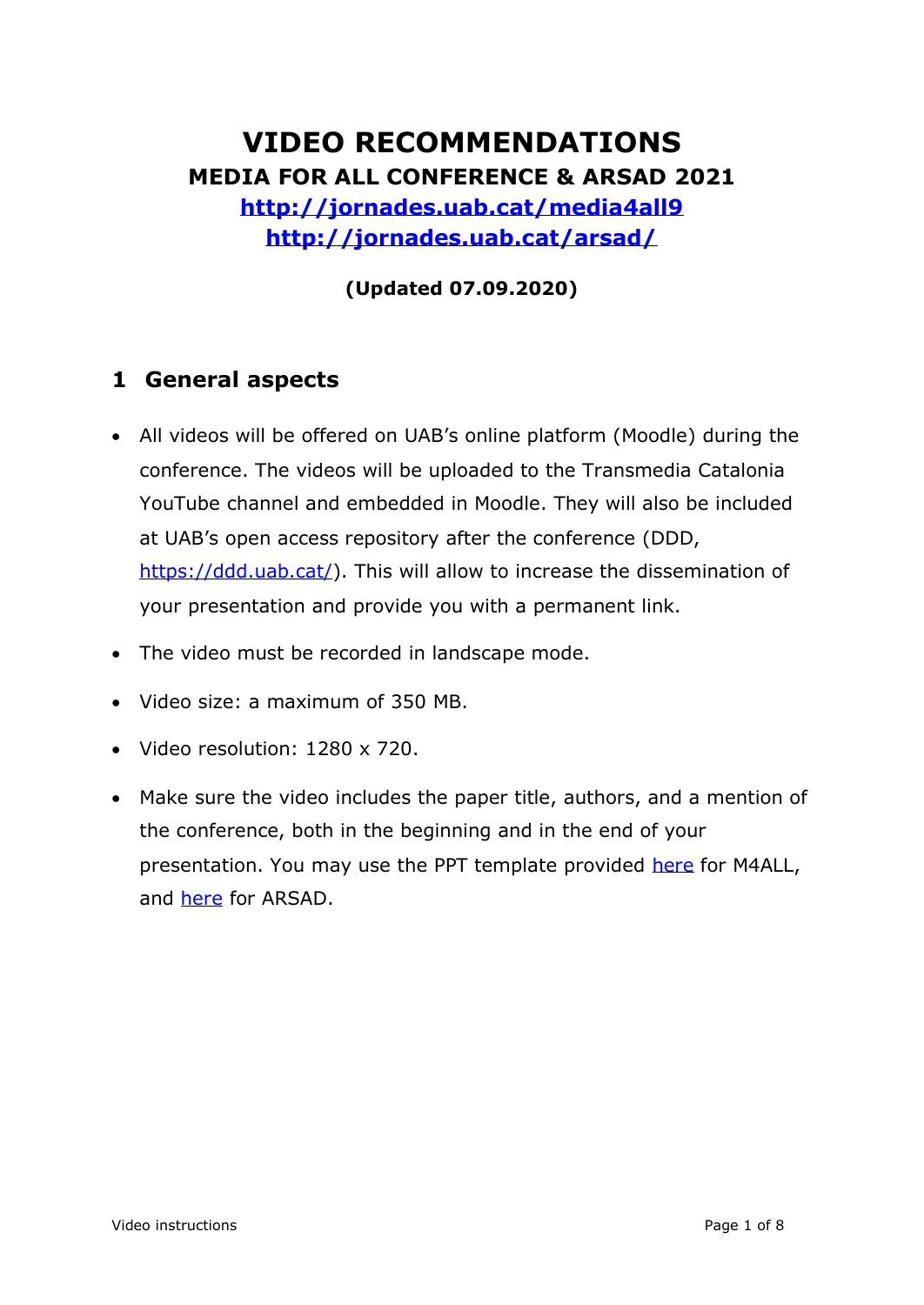## **2 Choose the kind of presentation you want to create**

- Narrated presentation, including slides and the presenter's audio
- Address-type, including the presenter's image and audio (no slides)
- Mixed-type, including both the slides and the presenter's image and audio (split screen)

We strongly recommend that your image is visible to better engage with the audience.

## **3 Accessibility**

- Describe the relevant visual elements on the presentation and provide the written information on the slides also orally. Don't forget to read out the title, author, etc., on the first slide.
- Subtitle the audio content (see subtitling guidelines in section 6).
- Avoid using complex language and structures.

#### **4 Record the presentation**

Please check how long you have been assigned for your presentation: either 10, 15 or 20 minutes (check the programme).

Plan the duration of your presentation accordingly, taking into consideration you do not need to use up all the time allotted to you. Shorter presentations may work better online.

If your presentation is longer than your allotted time, it will not be accepted.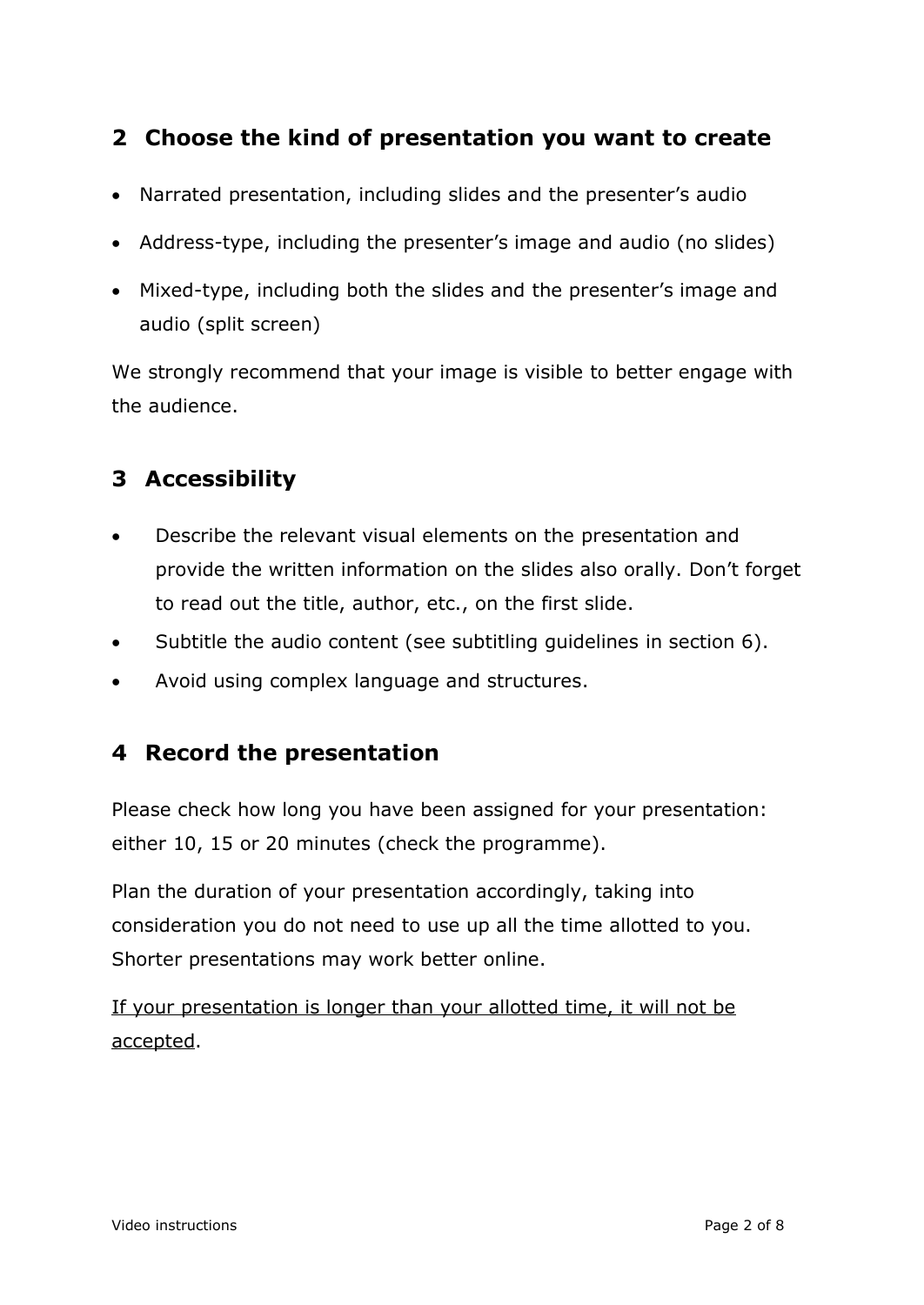#### **1.1. Narrated presentation**

You may want to use PowerPoint or Keynote embedded features or any screen-capture tool (like [Loom,](https://www.loom.com/) OBS [Studio](https://obsproject.com/) or QuickTime Player on MacOS) if your presentation is in PDF or in any other format.

#### **1.2. Address-type presentation**

There are 3 options for the recording:

- Using professional equipment
- Using a mobile phone camera
- Using the webcam on a laptop with free open-source freeware programmes such as [Shotcut.](https://shotcut.org/)

#### **1.3. Mixed-type presentation**

You may choose to record yourself as in the address-type presentation and do some editing with an editing tool such as [Shotcut.](https://shotcut.org/)

You can also select easier-to-use options such as [Loom](https://www.loom.com/) or [Zoom,](https://zoom.us/) which allow you to record a screencast with a video in one go. Check our specific instructions on how to use Zoom in section 7.

#### **Important advice:**

- $\sqrt{ }$  Look at the camera when presenting. Position yourself so the camera is at eye level; not looking up or looking down.
- $\sqrt{ }$  The room in which you record should not be too small/big to avoid echo. The more curtains, rugs and furniture, the better.
- $\sqrt{ }$  Do not move when you are recording. Take off jewellery and read from a screen to avoid paper sounds. Silence phones and other electronic devices.
- $\sqrt{ }$  Read at a steady pace.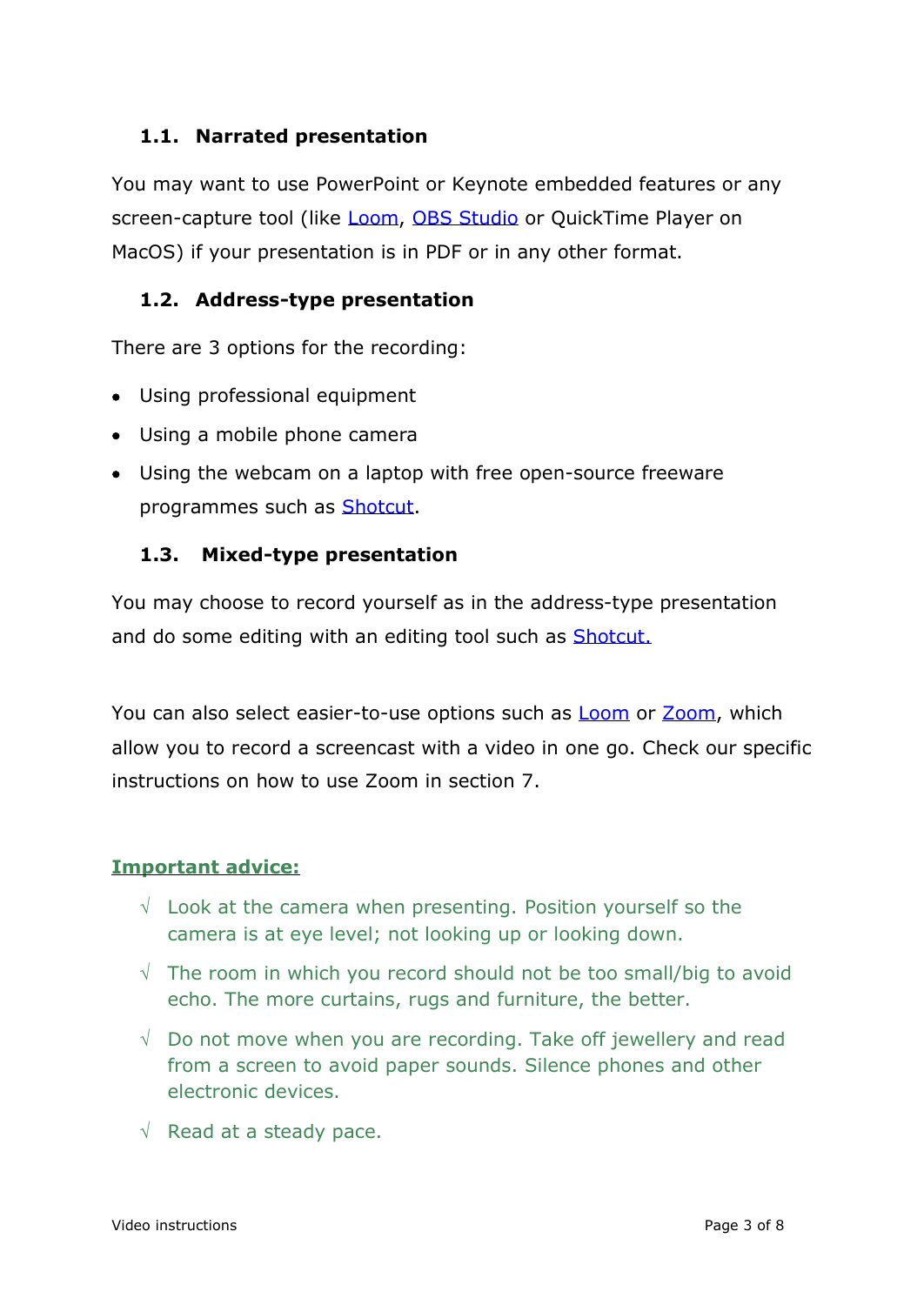- $\sqrt{\ }$  Choose a monochromatic background, preferably in lighter colours, e.g. light blue. You can record yourself in front of a white wall.
- $\sqrt{ }$  The lighting should be mellow, but sharp. Avoid direct sunlight and sudden changes.
- $\sqrt{ }$  Rehearse your presentation on camera with friends giving you feedback.

## **5 Send files**

For each video, the following files (in the following formats) will need to be sent:

- 1. Video (.mp4)
- 2. English subtitles (.srt). See next section for guidelines.

Name the files as follows: FIRST AUTHOR SURNAME. If more than one author: FIRST AUTHOR SURNAME\_SECOND AUTHOR SURNAME.

Send your files using WeTransfer or a similar platform to [transmedia.catalonia@uab.cat.](mailto:transmedia.catalonia@uab.cat)

Deadline to send your video presentations (audio remastering not guaranteed): 21st December 2020.

**Important**: Bridge Multimedia, M4ALL and ARSAD gold sponsor, has offered to improve the audio quality of the video presentations through a broadcast quality audio remastering process. This will be done on a firstcome first-served basis. We encourage you to send your videos in October or by mid-November. Audio remastering is not guaranteed for any videos sent later on.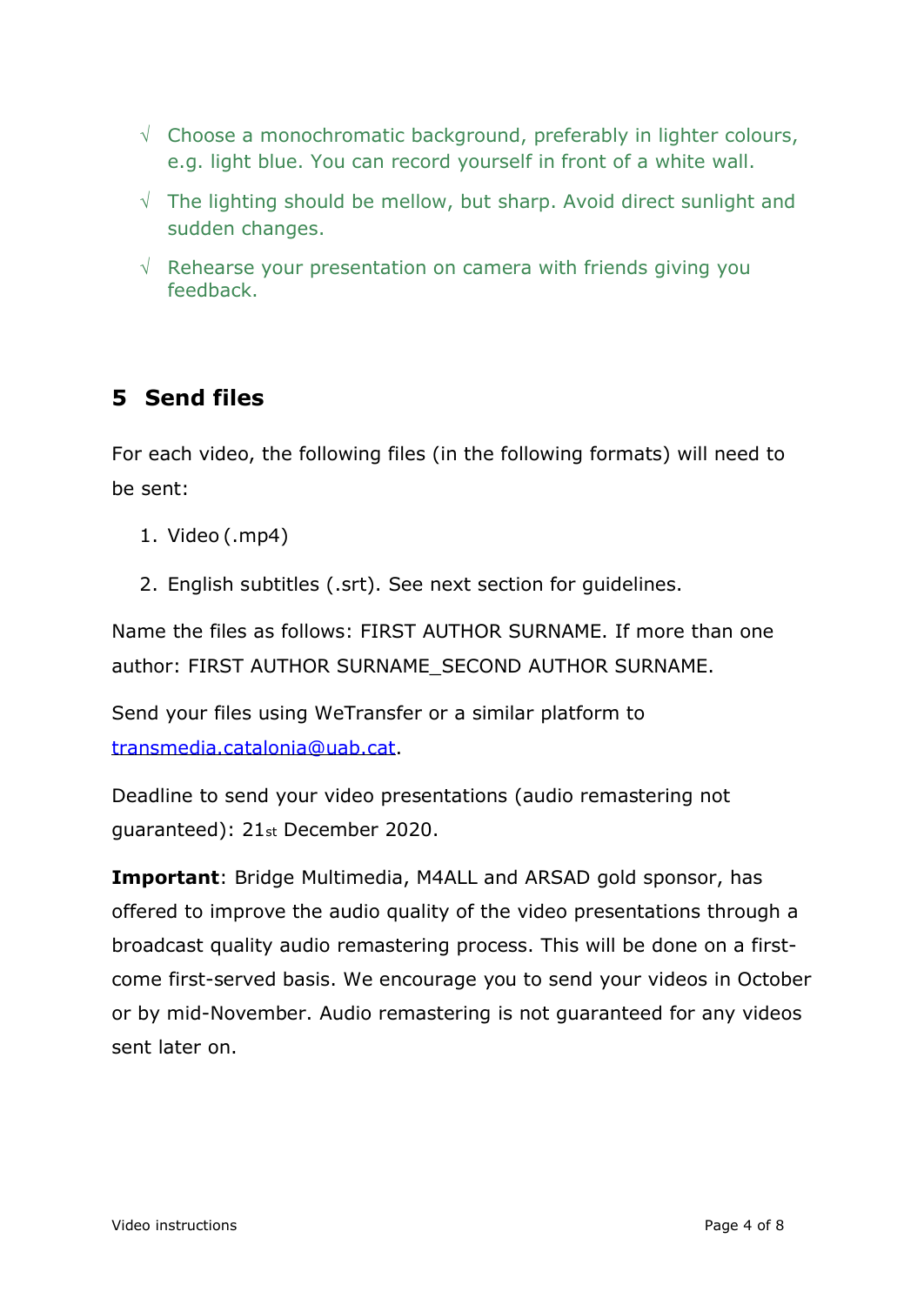## **6 Subtitling recommended guidelines**

- 1. Subtitles will be intralingual: English into English.
- 2. The file format must be .srt, which is compatible with [YouTube](https://support.google.com/youtube/answer/2734698?hl=en&ref_topic=7296214) [Studio.](https://support.google.com/youtube/answer/2734698?hl=en&ref_topic=7296214)
- 3. Maximum number of characters per line: 36-40.
- 4. If you need to divide the subtitle into two lines, please bear in mind the following rules, which also apply for dividing text across subtitles:
	- Do not split words between the two lines
	- Break the lines after a punctuation mark in the text, if there is any
	- Break the lines before a conjunction
	- Break the lines before a preposition
	- Do not separate a noun from an article or an adjective
	- Do not separate a first name from a last name
	- Do not separate a subject pronoun, an auxiliary, a reflexive pronoun or a negation from the verb
	- Do not separate a prepositional verb from its preposition if possible
	- When two speakers are talking at the same time, use two lines (one line per speaker; never start the second on the same line) and transcribe them in chronological order. Each line should start with a hyphen (-) followed by a blank space.
- 5. Positioning: centre-justified at the bottom of the screen.
- 6. Font and size: Arial 30 (pixels, not points).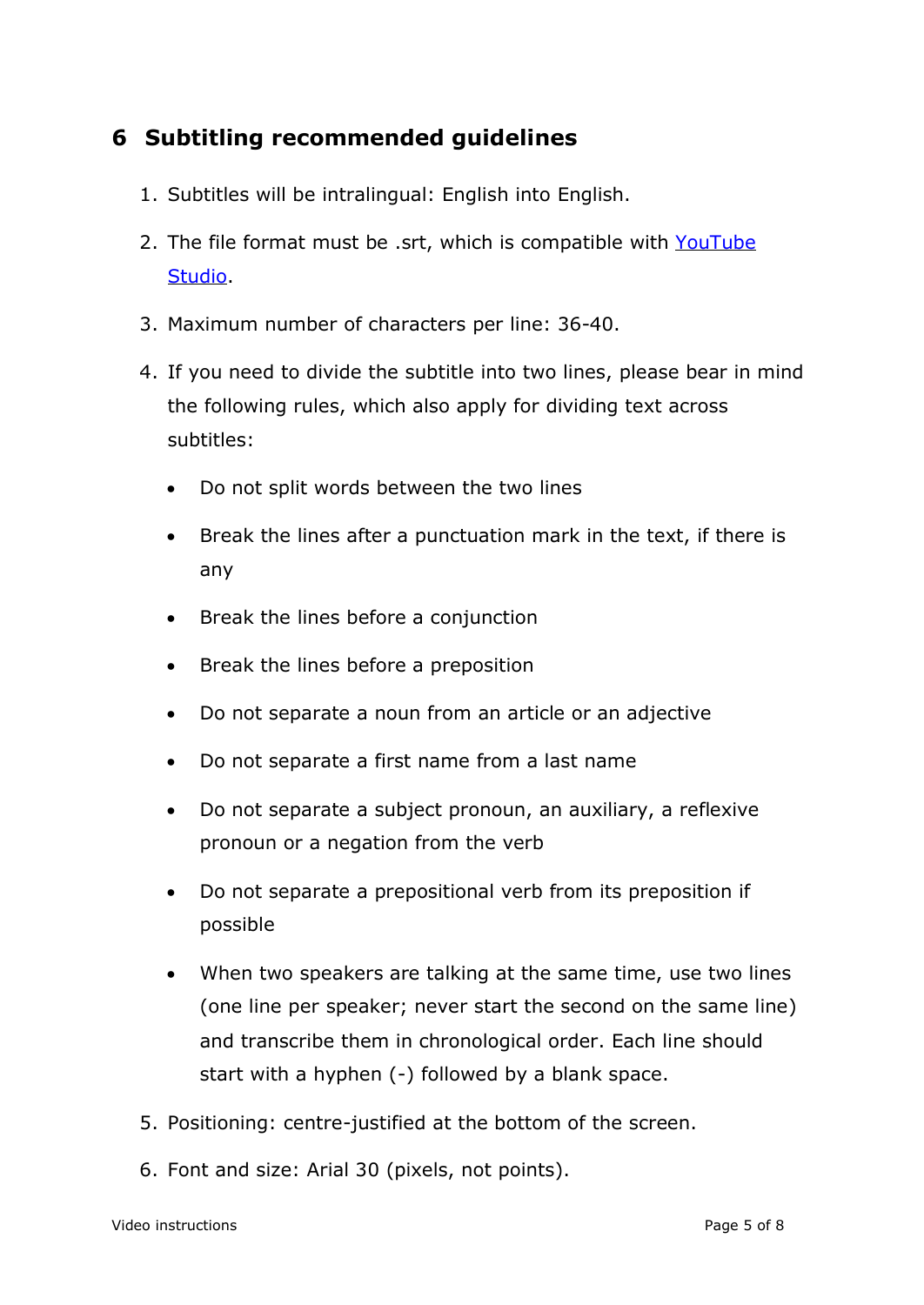#### 7. Duration

Minimum duration on screen: 1 second per subtitle event Maximum duration on screen: 6 seconds per subtitle event

Maximum subtitling speed: 17 characters per second (we strongly recommend staying closer to 15 cps if possible).

Minimum gap between consecutive subtitles: 2 frames (or 80 ms).

8. Synchronisation

Synchronise the subtitles with the voicing (timed to the audio). Watch also the synchrony with the slides. You may extend a little bit the timecode at the end of a subtitle if more time is needed for readingspeed reasons.

- 9. Whenever possible, ensure that subtitles do not overrun shot changes.
- 10. Avoid presenting subtitles when other text is on the screen.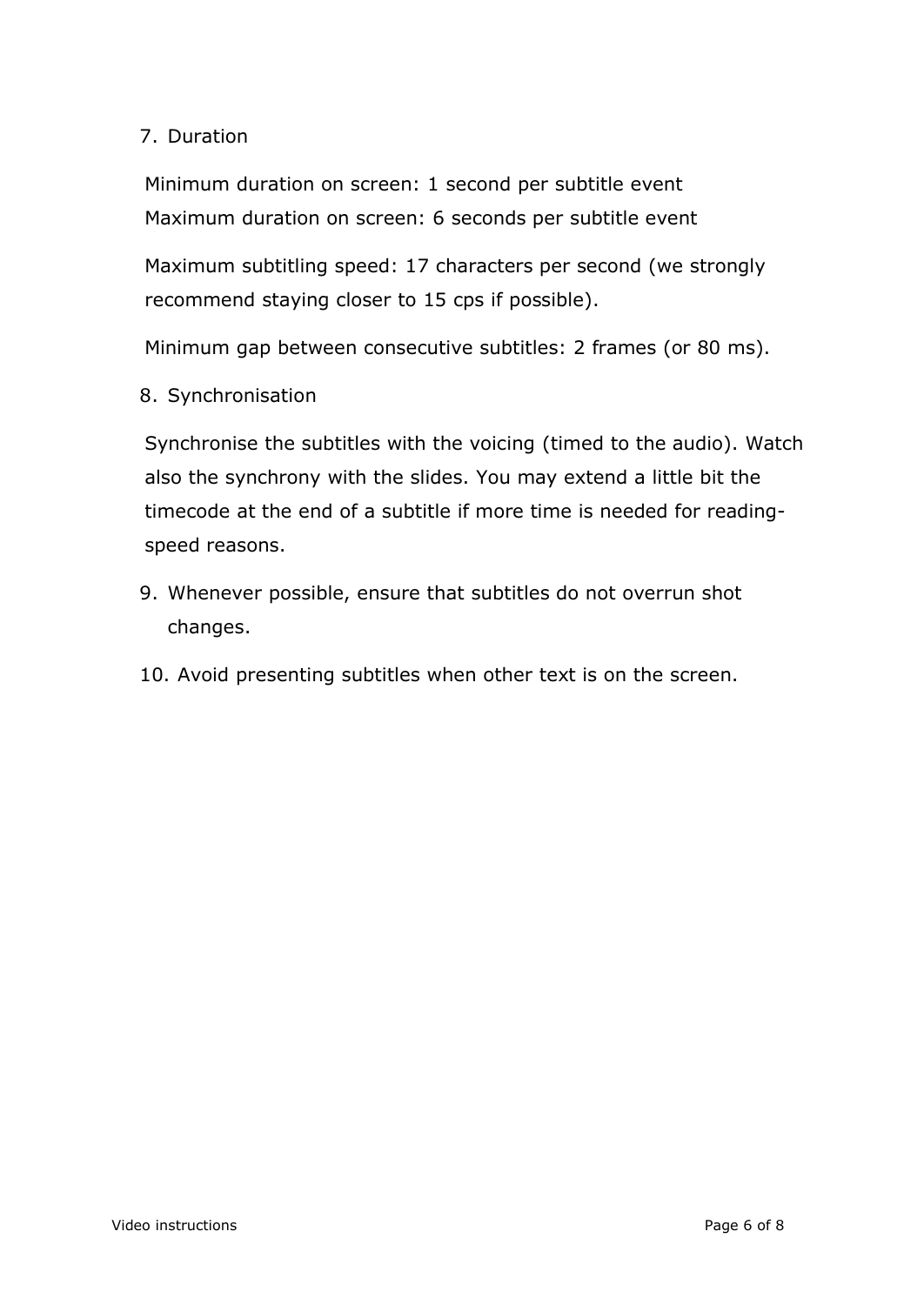## **7 Short instructions on how to use ZOOM (based on Bridge Multimedia's Zoom Video Capture Tips)**

- a. Log in to Zoom.
- b. Select "host a meeting" on the top right-hand side of the screen, select "with video on."
- c. When Zoom launches, locate the settings icon in the top left-hand corner of the screen. Icon looks like a shield with a check mark in it.
- d. Select "Video" from the main menu on the left-hand side of the screen.
- e. In the video settings window, under "My Video" select "enable HD".
- f. Select "Recording" from the main menu on the left-hand side of the screen.
- g. In the recording settings window, select "Choose a location for recorded files when the meeting ends."
- h. When you are ready to begin recording, select "record."
- i. When you are finished recording, select "pause/stop recording."
- j. Leave meeting.
- k. You will be prompted to select the location to save your recorded file. Select a location you will be able to easily find.